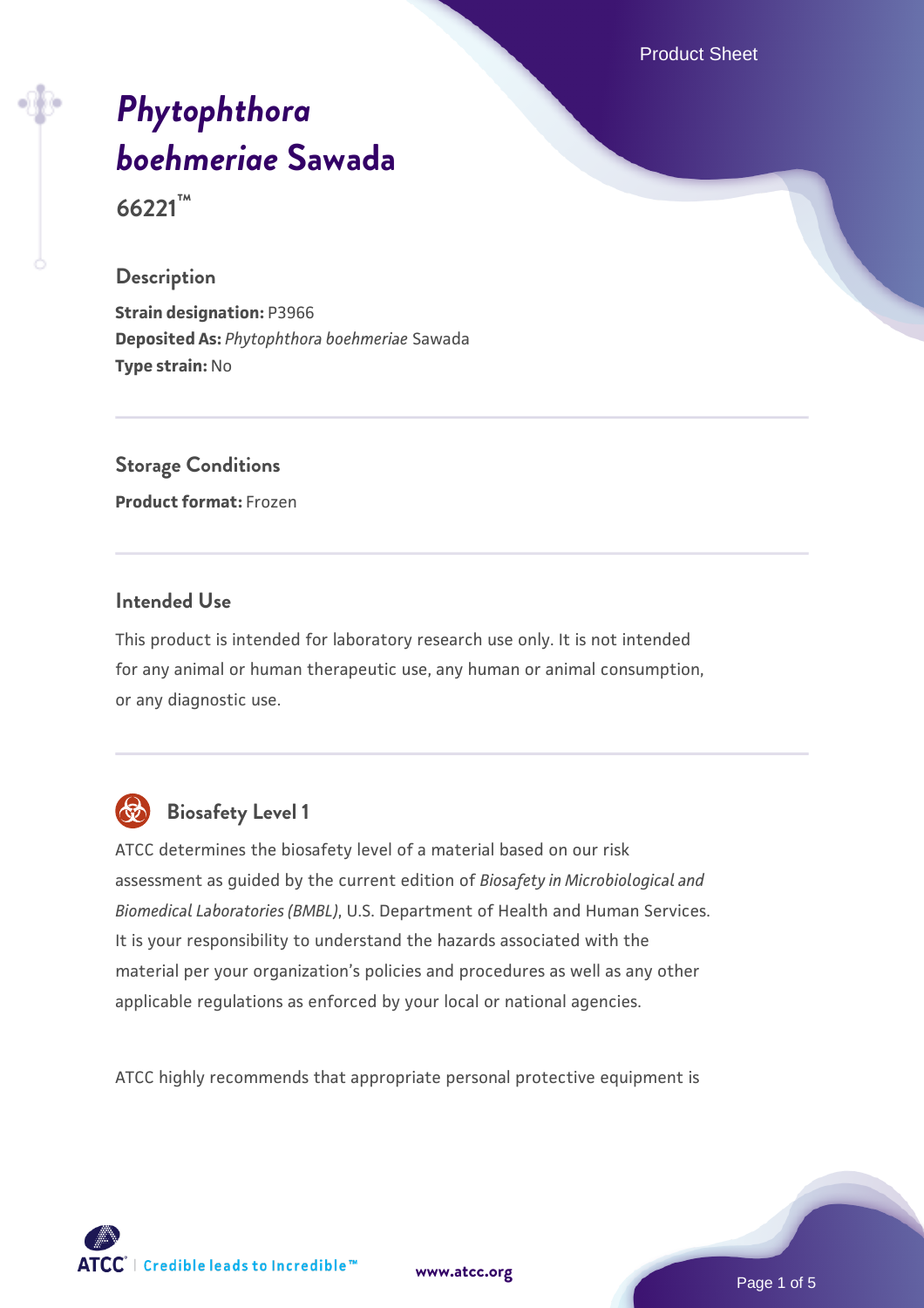#### **[Phytophthora boehmeriae](https://www.atcc.org/products/66221) [Sawada](https://www.atcc.org/products/66221)** Product Sheet **66221**

always used when handling vials. For cultures that require storage in liquid nitrogen, it is important to note that some vials may leak when submersed in liquid nitrogen and will slowly fill with liquid nitrogen. Upon thawing, the conversion of the liquid nitrogen back to its gas phase may result in the vial exploding or blowing off its cap with dangerous force creating flying debris. Unless necessary, ATCC recommends that these cultures be stored in the vapor phase of liquid nitrogen rather than submersed in liquid nitrogen.

#### **Certificate of Analysis**

For batch-specific test results, refer to the applicable certificate of analysis that can be found at www.atcc.org.

## **Growth Conditions Medium:**  [ATCC Medium 343: V8 juice agar](https://www.atcc.org/-/media/product-assets/documents/microbial-media-formulations/3/4/3/atcc-medium-0343.pdf?rev=fbf48fa24e664932828269db1822ab12)

**Temperature:** 24°C

#### **Material Citation**

If use of this material results in a scientific publication, please cite the material in the following manner: *Phytophthora boehmeriae* Sawada (ATCC 66221)

#### **References**

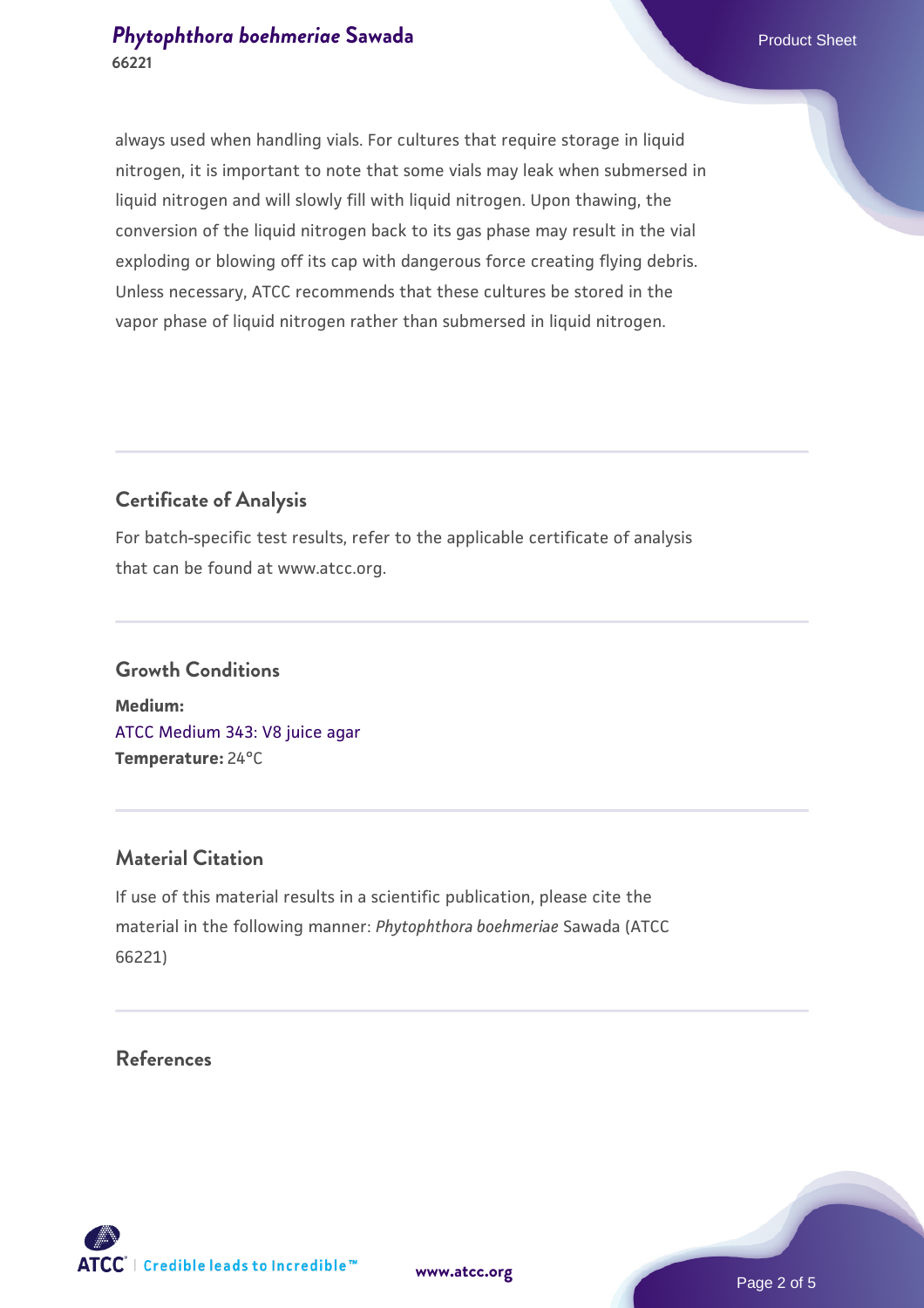#### **[Phytophthora boehmeriae](https://www.atcc.org/products/66221) [Sawada](https://www.atcc.org/products/66221)** Product Sheet **66221**

References and other information relating to this material are available at www.atcc.org.

#### **Warranty**

The product is provided 'AS IS' and the viability of ATCC® products is warranted for 30 days from the date of shipment, provided that the customer has stored and handled the product according to the information included on the product information sheet, website, and Certificate of Analysis. For living cultures, ATCC lists the media formulation and reagents that have been found to be effective for the product. While other unspecified media and reagents may also produce satisfactory results, a change in the ATCC and/or depositor-recommended protocols may affect the recovery, growth, and/or function of the product. If an alternative medium formulation or reagent is used, the ATCC warranty for viability is no longer valid. Except as expressly set forth herein, no other warranties of any kind are provided, express or implied, including, but not limited to, any implied warranties of merchantability, fitness for a particular purpose, manufacture according to cGMP standards, typicality, safety, accuracy, and/or noninfringement.

#### **Disclaimers**

This product is intended for laboratory research use only. It is not intended for any animal or human therapeutic use, any human or animal consumption, or any diagnostic use. Any proposed commercial use is prohibited without a license from ATCC.

While ATCC uses reasonable efforts to include accurate and up-to-date information on this product sheet, ATCC makes no warranties or representations as to its accuracy. Citations from scientific literature and patents are provided for informational purposes only. ATCC does not warrant



**[www.atcc.org](http://www.atcc.org)**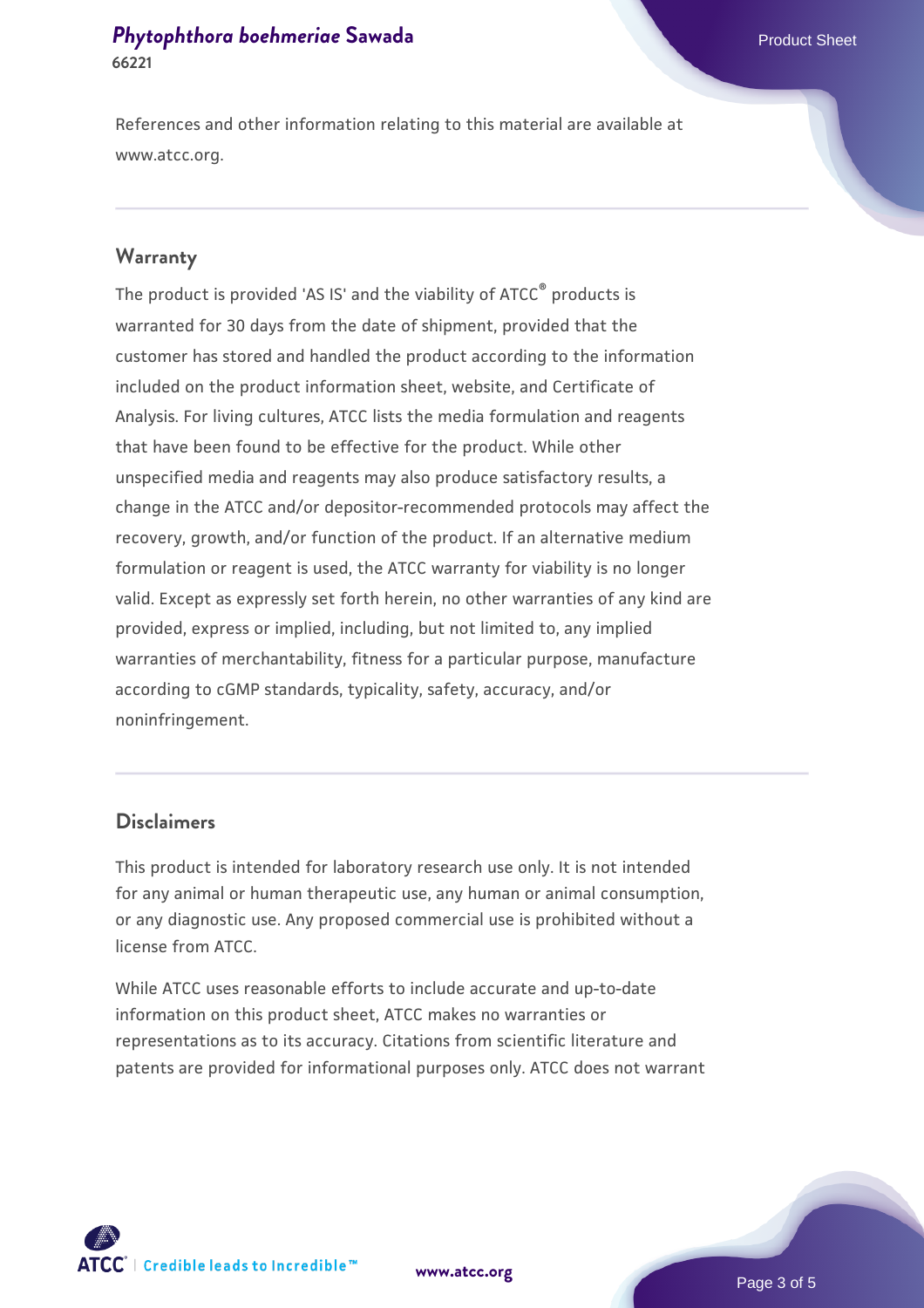that such information has been confirmed to be accurate or complete and the customer bears the sole responsibility of confirming the accuracy and completeness of any such information.

This product is sent on the condition that the customer is responsible for and assumes all risk and responsibility in connection with the receipt, handling, storage, disposal, and use of the ATCC product including without limitation taking all appropriate safety and handling precautions to minimize health or environmental risk. As a condition of receiving the material, the customer agrees that any activity undertaken with the ATCC product and any progeny or modifications will be conducted in compliance with all applicable laws, regulations, and guidelines. This product is provided 'AS IS' with no representations or warranties whatsoever except as expressly set forth herein and in no event shall ATCC, its parents, subsidiaries, directors, officers, agents, employees, assigns, successors, and affiliates be liable for indirect, special, incidental, or consequential damages of any kind in connection with or arising out of the customer's use of the product. While reasonable effort is made to ensure authenticity and reliability of materials on deposit, ATCC is not liable for damages arising from the misidentification or misrepresentation of such materials.

Please see the material transfer agreement (MTA) for further details regarding the use of this product. The MTA is available at www.atcc.org.

#### **Copyright and Trademark Information**

© ATCC 2021. All rights reserved. ATCC is a registered trademark of the American Type Culture Collection.

#### **Revision**

This information on this document was last updated on 2021-05-19

#### **Contact Information**